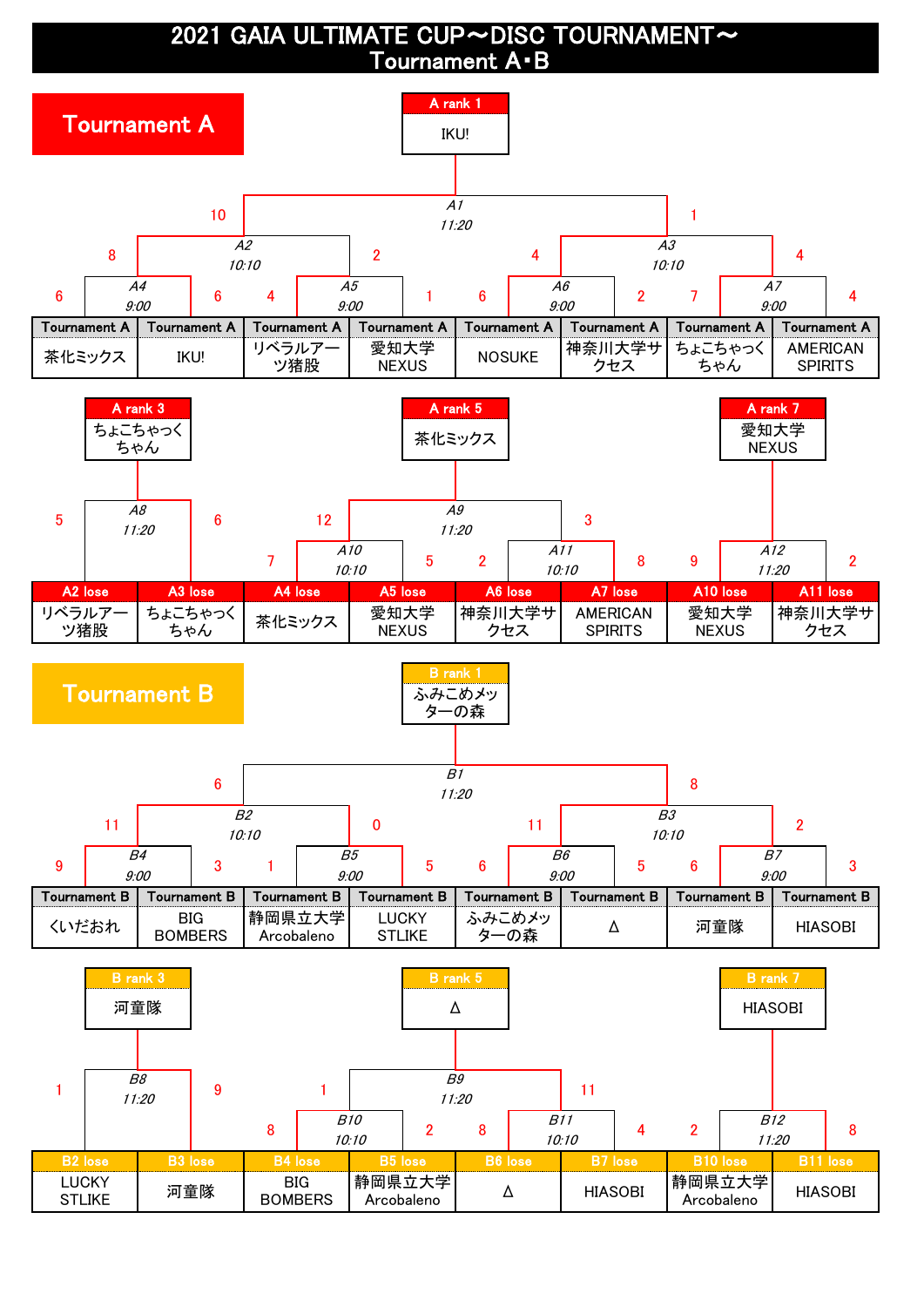2021 GAIA ULTIMATE CUP~DISC TOURNAMENT~ Tournament C・D

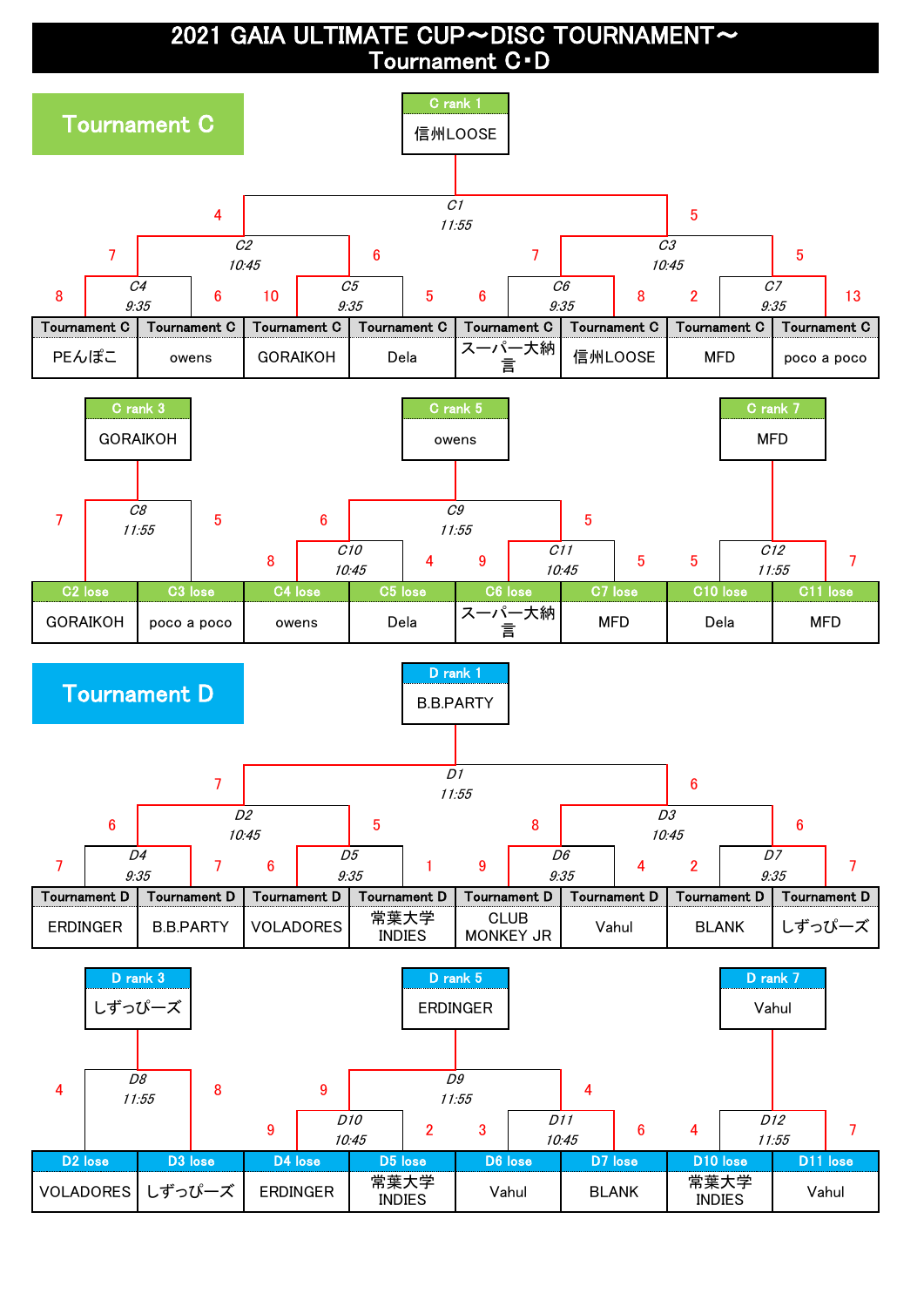